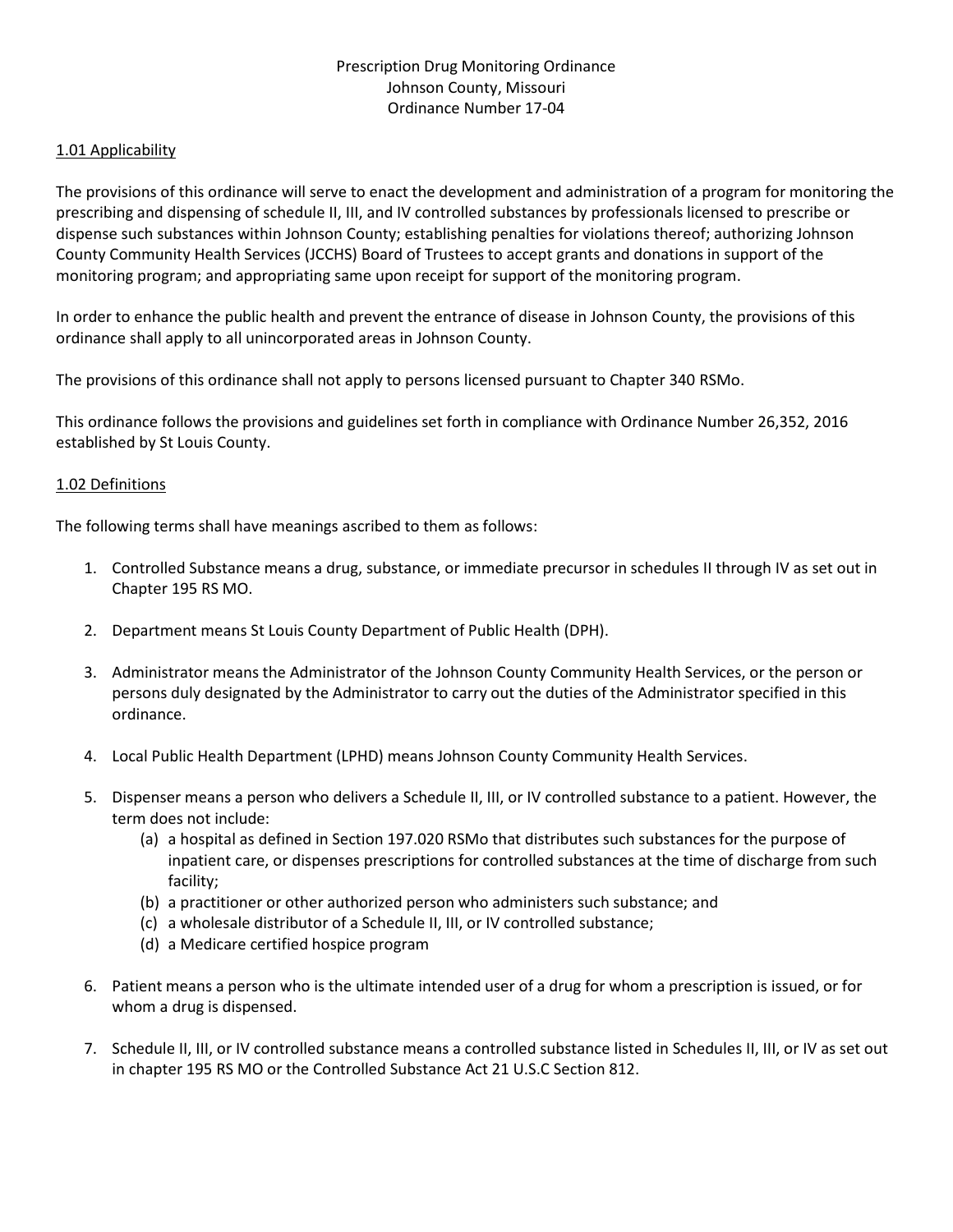## 1.03 Establishment of Monitoring Program

- 1. Johnson County shall join St Louis County Department of Public Health to establish and maintain a program for monitoring the prescribing and dispensing of all Schedule II, III, and IV controlled substances by professionals licensed to prescribe or dispense such substances in Johnson County, and may implement such rules which are necessary to implement such program.
- 2. St. Louis County Health Department holds the contract with Appriss. Johnson County will have a subscription to participate.
- 3. This ordinance gives authority for St Louis County Health Department to receive information from Johnson County through the Appriss system.
- 4. The program established and maintained shall operate so as to be consistent with Federal law concerning regulation of narcotics and with privacy of lawful users of same. The rules may provide for the county to suspend the requirement of reporting a particular category of information pursuant to subsection 2 of this section if it is determined that so reporting will conflict with the collection of other reported information by the collection management system of the monitoring program. The rules shall be effective upon approval of the Johnson County Community Health Services Board of Trustees.
- 5. Johnson County will submit all required documentation through the Prescription Drug Monitoring Program approved by St Louis County Department of Health.
- 6. Within seven business days of having dispensed a schedule II, III, or IV controlled substance all dispensing agencies must submit by electronic means, information regarding such dispensing through the approved vendor system.
- 7. The information submitted for each dispensing site to the Prescription Drug Monitoring Program shall at a minimum include:
	- a) The pharmacy's Drug Enforcement Number (DEA);
	- b) The date of dispensation; and
	- c) If dispensed via a prescription: the prescription number; whether the prescription is a new or a re-fill; the prescriber's DEA or National Provider Identifier number; the national drug code of the drug dispensed; the quantity and dosage of the drug dispensed; and identifier for the patient for whom the drug was dispensed, including but not limited to any one of the following: driver license number, government issued identification number, insurance cardholder identification number, or the patient's name, address, and date of birth.
- 8. The dispenser's submission of the required information to the Prescription Drug Monitoring Program shall be in accordance with the transmission standards established by the American Society for Automation in Pharmacy, or any of its successor organizations.
- 9. All data submitted to the current vendor, Appriss, will be monitored and reviewed by St. Louis County Public Health Department.

# 1.04 Dispensation Information to be closed Pursuant to Law

1. Except when provided to persons or agencies authorized by this ordinance to receive such information, dispensation information submitted to the Prescription Drug Monitoring Program is a closed record and not subject to public disclosure except as provided by law. No person shall provide such information to any person or agency not authorized by this ordinance to receive it. A request for information made under Chapter 610 RS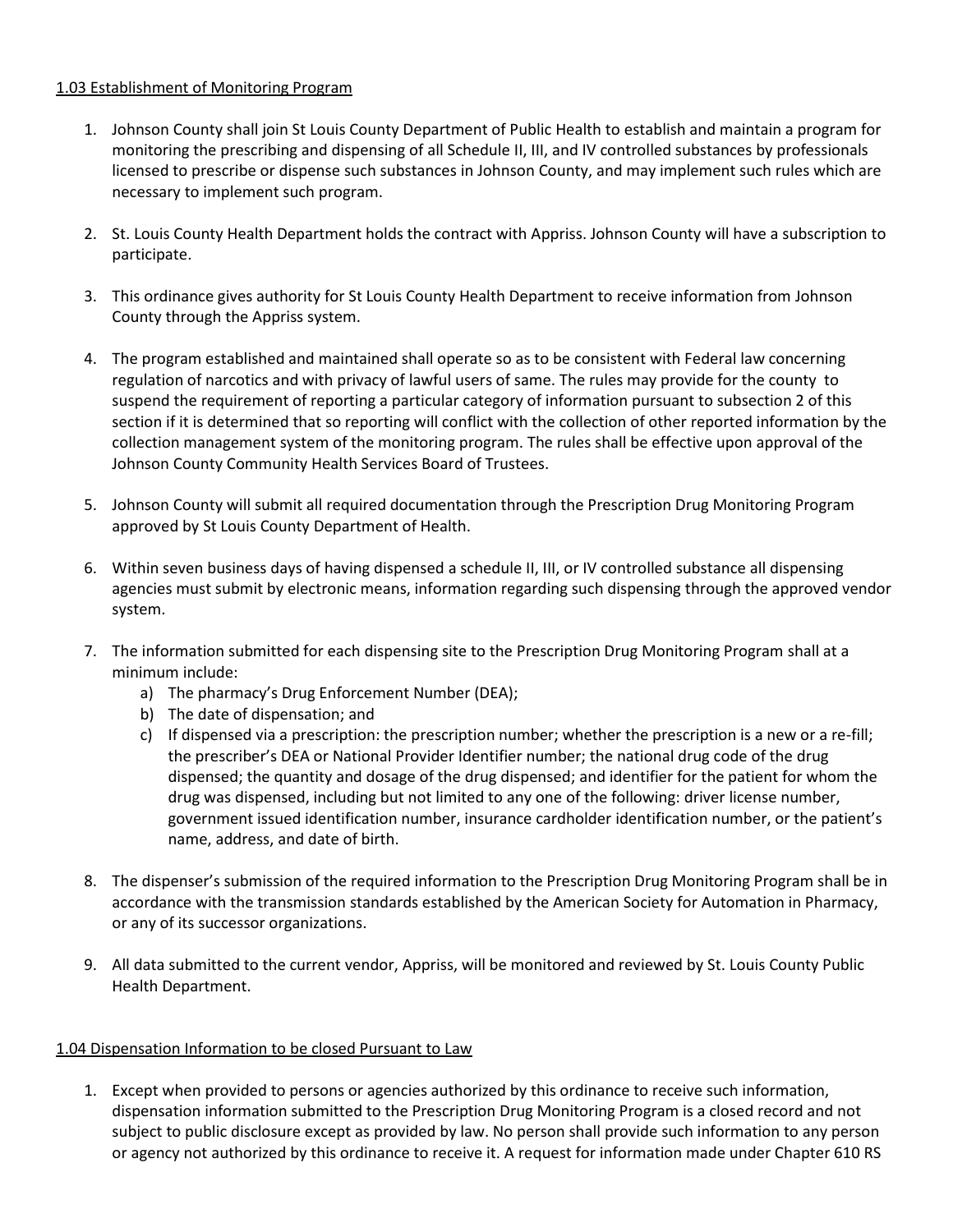MO shall be referred to the county prosecutor who shall take all reasonable and lawful steps to ensure nondisclosure of the information except as required by law.

2. The St. Louis County Director of the Prescription Drug Monitoring Program shall develop and maintain procedures to ensure that the privacy and confidentiality of patients, and personal information collected, recorded, transmitted, and maintained are not disclosed to persons not authorized by this ordinance to receive dispensation information.

# 1.05 Use of Monitoring System by Dispensers not in Johnson County

1. St Louis County Public Health Department may permit dispensers located in counties to participate in the Prescription Drug Monitoring program and allow data entered to be viewed. The Local Department of Public Health will have access to all data entered by all Missouri counties participating in the PDMP, as well as date provided by all states using the Appriss system. All Missouri counties and states participating will have access to data entered by Johnson County. Permission for access shall be conditional upon the participant complying in all respects with the provisions of the ordinance.

## 1.06 Notification of Law Enforcement

1. The Director of St Louis County Health Department shall review dispensation information transmitted to LPHD and if the Director develops a reasonable belief that a violation of law has occurred, or develops a reasonable belief that a breach of professional standards has occurred, the Director shall notify the appropriate law enforcement agency or the appropriate professional licensing regulatory agency. The Director may provide any dispensation information requested by such entities when advised that such information is required for conduct an official investigation.

## 1.07 Persons Authorized to be Provided Dispensation Information

1. Dispensation information and other data compiled by the Prescription Monitoring Program may be provided to the following persons upon a duly made request of the St Louis County Department of Public Health:

- a) Persons who are authorized to prescribe or dispense a controlled substance if the requesting person demonstrates that the request is made for the purpose of providing medical or pharmaceutical care for a patient. This includes persons within or outside the state of Missouri.
- b) Persons who request their own dispensation information in accordance with the law
- c) The State Board of Pharmacy
- d) Any state board charged with regulating a healthcare professional authorized to prescribe or dispense controlled substances, and which has duly requested the information or data in the course of a current and open investigation into the acts of a professional under the jurisdiction of a state board. Only information related to the subject professional shall be provided.
- e) Local, state, and Federal law enforcement, or prosecutorial officials, both inside or outside of Missouri, who are engaged in the administration, investigation, or enforcement of laws governing prescription drugs based on a specific case and under subpoena issued pursuant to court order.
- f) The MO HealthNet Division of the Missouri Department of Social Services regarding MO HealthNet program recipients.
- g) A judge or other judicial officer under a subpoena issued pursuant to a court order.

# 1.08 Obedience to Law Required

- 1. No person, absent lawful authority, shall knowingly access or disclose prescription or dispensation information maintained by the Prescription Drug Monitoring Program, or knowingly violates any other provision of this ordinance.
- 2. Any person convicted of violating this ordinance shall be punished by a fine of up to \$1,000.00 or up to one year in jail, or both.